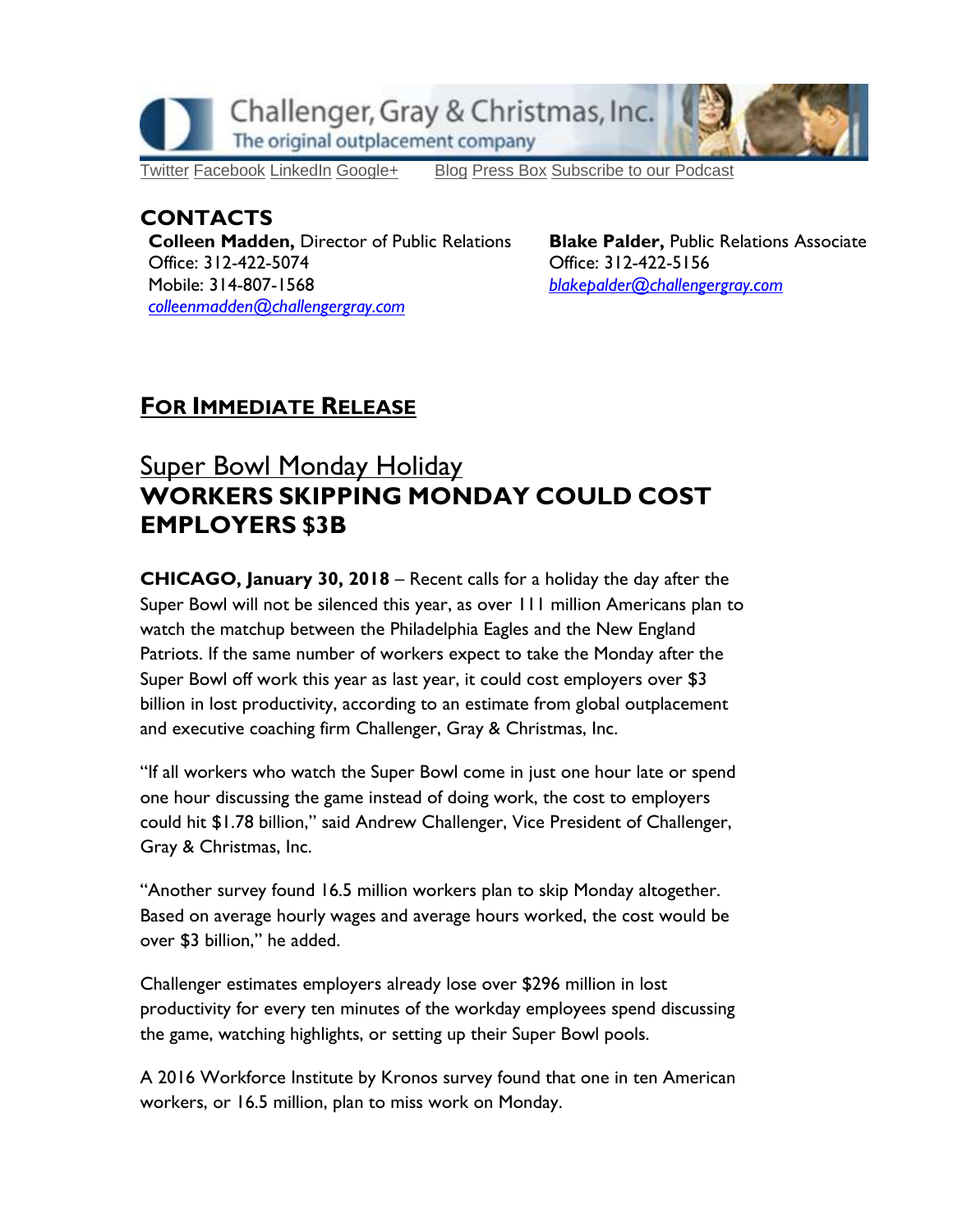**New England has over 7.6 million workers, while Philadelphia boasts another 2.9 million, according to the latest data from the Bureau of Labor Statistics (BLS). If one in ten of those workers skips Monday, the cost to employers would hit \$194 million.**

**"Having a planned, nationwide holiday would likely be less disruptive to operations than large numbers of unplanned absences," added Challenger.**

**Regardless of whether the nation gets a Super Bowl Monday holiday or not, Challenger advises embracing worker excitement over the shared pastime.** 

**"Employers could have a Super Bowl Monday party, letting workers rehash the game together. For those who can, managers might consider allowing workers to come in later that Monday," offered Challenger.**

**"Indeed, while the numbers are staggering, the loss of productivity will not be measurable across the entire economy and frankly, likely will not be noticed within an individual company," said Challenger, "although managers will notice the uptick in chatter."**

**"The Super Bowl typically has a positive impact on the economy as a whole," added Challenger, "and gathering workers together for any reason, especially a shared event, is always great for morale."**

**# # #**